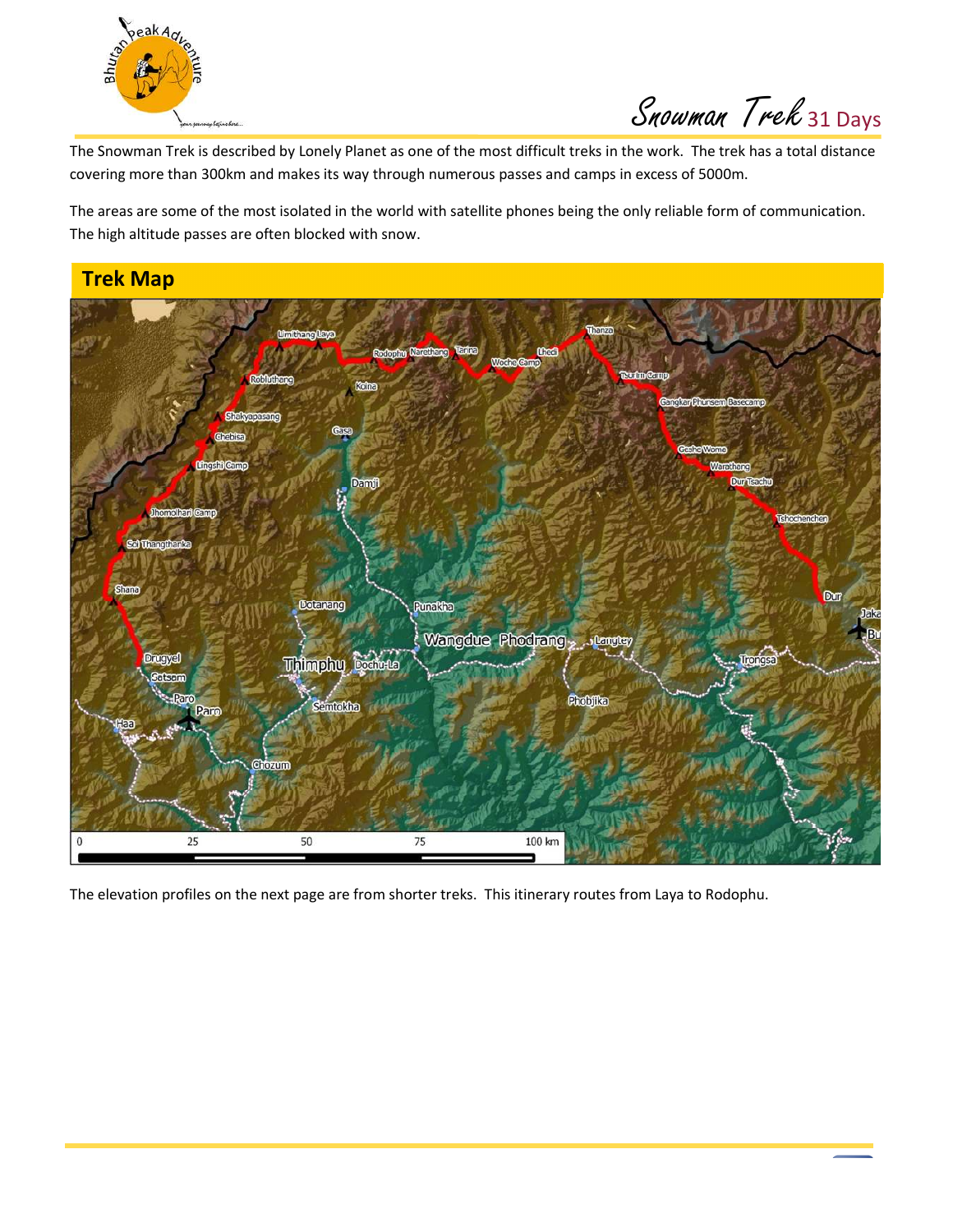

# **Trek Elevation Profile (Drugyel – Laya)**



**Trek Elevation Profile (Laya - Thanza)** 





**Trek Elevation Profile (Thanza - Dur)**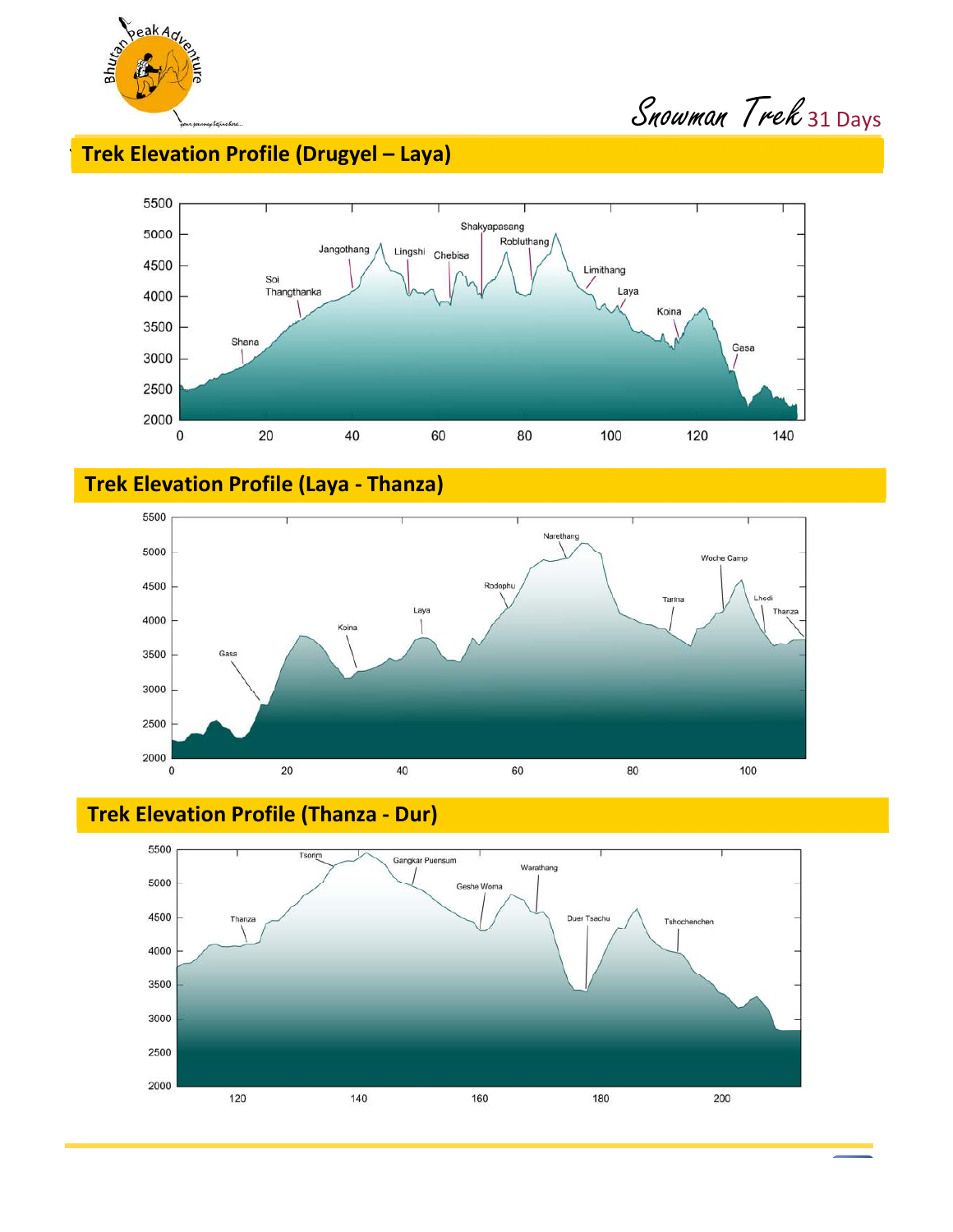

# **Day 1: Arrival in Bhutan**

#### L/D

On arrival at the Paro Airport, you will be received by a representative of Bhutan Peak Adventure who will take you to your hotel for overnight stay at Paro. Depending on the time of arrival you will have the opportunity to visit the Paro Dzong, Kichu Lhakhang, or watch some locals playing archery.

#### **Day 2: Taktsang Hike**

B/L/D

This morning, we will drive to the base famous Taktsang Monastery. Taktsang nestles on a black rock face 900 meters above the valley floor. Taktsang monasteryis one of the holiest and the most beautiful sites of Bhutan. Taktsang, the tiger's lair, acquires its name from the legend of its foundation, when in the 8th Century Guru Rinpoche, widely revered as the second Buddha, arrived from Tibet flying across the mountains on the back of a tigress.

#### **Day 3: Paro – Shana**

#### B/L/D

*Distance: 17 km. Trek time: 5-6 hours. Altitude of camp: 2,800m.* 

Drive up to the end of the road at Drugyel Dzong where the trek begins. The trail follows the river gently uphill through narrowing valley and agricultural fields of the Tsento Village.

**Day 4: Shana – Soi Thangthankha** 

B/L/D

*Distance: 16 km. Trek time: 6–7 hours.* 

The trail continues uphill following the Paro River until the valley narrows and leads to the slopes. Then it descends down into another valley.

# Snowman Trek 31 Days

#### **Day 5: Soi Thangthangkha - Jangothang**

B/L/D

Distance: 12 km. Trek time: 6–7 hours. Altitude of camp: 4040m.

The trek is along a gradual uphill trail which passes an army outpost. Pack lunch on the way. After lunch you will be passing through the bases of many snow peaked slopes. Overnight in camp at the base of Mt. Jhumolhari.

#### **Day 6: Jangothang Rest Day**

B/L/D

In order to help with the altitude acclimatization, a day of rest is planned here. There are many side trips from the camp that can be used to help get your body used to the altitude.

#### **Day 7: Jangothang – Lingshi**

B/L/D

*Distance: 19 km. Trek time: 6–7 hours. Altitude of camp: 4150m.* 

Trek through wide yak pastures and beautiful snow clad mountains. Today you will be crossing Nyile La pass at 4890m. As you approach the Lingshi basin, the breathtaking view of the Lingshi Dzong can be seen. The Tsarim Gang mountain and its glaciers rise up at the north end of the valley. Camp near the stone shelter for travelers.

#### **Day 8: Lingshi – Chebisa**

B/L/D

*Distance: 12 km. Trek time: 5–6 hours. Altitude of camp: 3850m.* 

This is probably the easiest walking day of your trip and the walk is on a wide trail with hardly and ascends. On reaching camp one can visit the small yak herding village or take a walk to the upper end of the valley.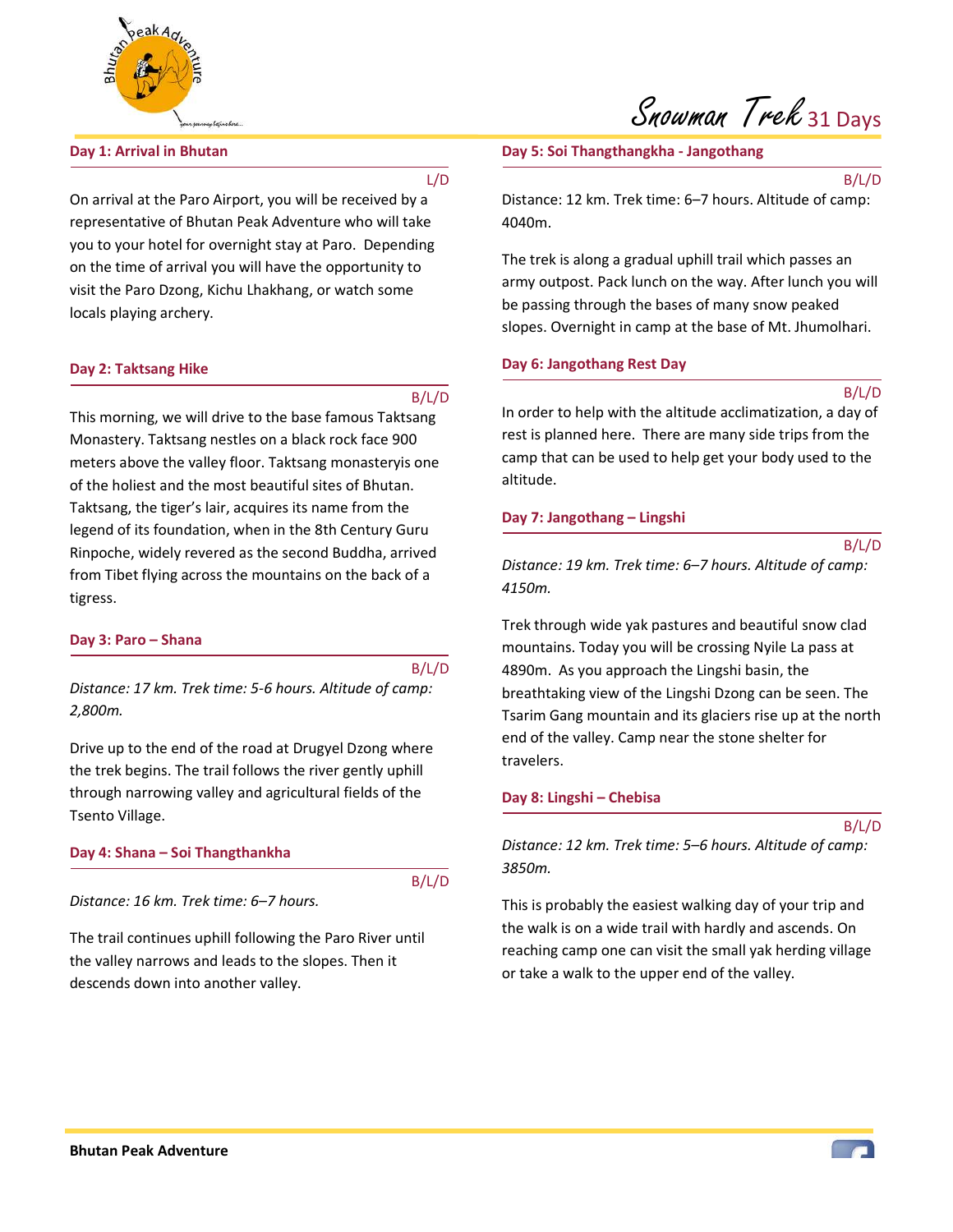

# **Day 9: Chebisa – Shakyapasang**

B/L/D

*Distance: 17 km. Trek time: 6–7 hours. Altitude of camp : 4260m.* 

The trek today is through wild high pastures and the trail passes through a few sparsely populated villages. You will be crossing the Gombu La pass at an altitude of 4440m.

# **Day 10: Shakyapasang – Robluthang**

B/L/D *Distance: 15 km. Trek time: 5–6 hours. Altitude of camp: 4320m.* 

An early start is advisable as you will be crossing the Jarila Pass which stands at 4785 m above sea. Then descend down to Tsarijathang where herds of the National Animal, Takin can be seen. Camp on the flat ledge above the river.

#### **Day 11: Robluthang – Limithang**

B/L/D

*Distance: 14 km. Trek time: 6–7 hours. Altitude of camp: 4160m.* 

Today is the first extremely high altitude pass of Sinche La which reaches 5000m.

#### **Day 12: Limithang – Laya**

B/L/D

*Distance : 9 km. Trek time: 4 hours. Altitude of camp: 3804m.* 

Today, you walk downhill all the way along a narrow, winding river valley. After a long time, the trail takes you through densely forested region. The trail leads you to the west side of Laya village. From the west of the village you will have spectacular views of Mt. Gangchhenta and catch Mt. Masagang. In the village centre is a community school and a basic health unit with a telephone connection. The campsite is located below the school.

# **Day 13: Laya Rest Day**

B/L/D

A day of rest and relaxation. One can take a leisurely walk through the village or hike to the monastery above the

village. Entertainment by the local dancers in the evening. Overnight in camp.

#### **Day 14: Laya – Rodophu**

B/L/D

*Distance: 19 km. Trek time: 6–7 days. Altitude of camp: 4160m.* 

The trail today follows the ancient trade route and leads one through pasture for yaks.

#### **Day 15: Rodophu – Narithang**

B/L/D

*Distance: 17 km. Trek time: 5–6 hours. Altitude of camp: 4940m.* 

Another early morning start to cross Tsemo La at 4905m. The trail follows the alpine grassland where yaks bound in plenty. The view of the surrounding mountains is absolutely breathtaking. Remember to drink plenty of fluids as the camp's altitude is very high.

#### **Day 16: Narithang – Tarina**

*Distance: 18 km. Trek time: 6–7 hours. Altitude of camp: 4300m.* 

Today you will be crossing the highest point of your trek at the Ganglakarchung Pass at an altitude of 5100m. This is considered the highest pass in the country. Overnight in camp.

#### **Day 17: Tarina – Woche**

B/L/D

B/L/D

*Distance: 15 km. Trek time: 5–6 hours. Altitude of camp: 4400m.* 

The camp site marks the beginning of the Lunana region, a land known for its glacial lakes which brought the heavy flood in Punakha a few years ago.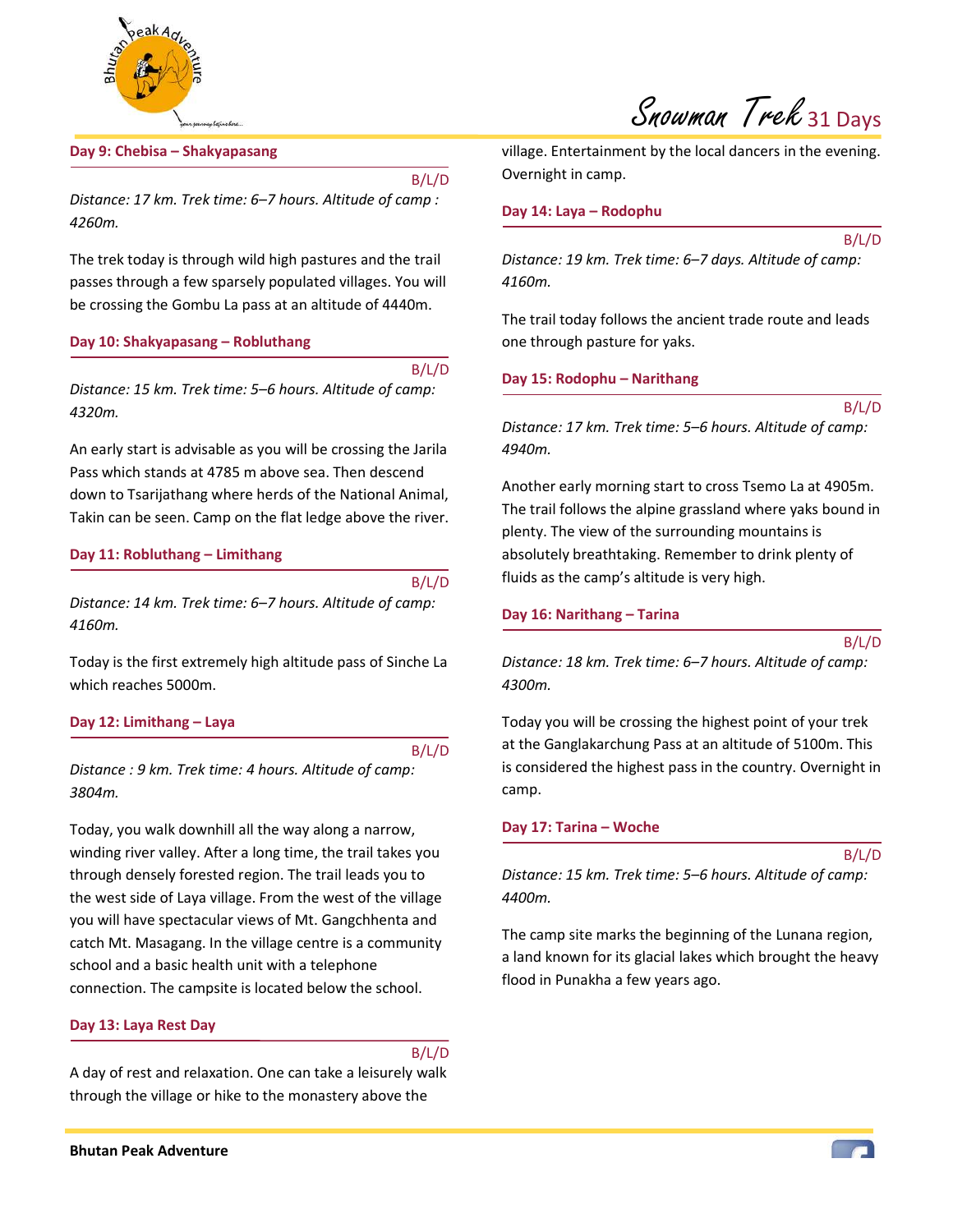

# **Day 18: Woche – Lhedi**

B/L/D

*Distance: 19 km. Trek time: 6–7 hours. Altitude of camp: 4200m.* 

The trail today consists of crossing the Kechela Pass at 4550m. Stop at the Thega village for rest and lunch, then continue to camp.

#### **Day 19: Lhedi – Thanza**

B/L/D *Distance: 19 km. Trek time: 5–6 hours. Altitude of camp: 4050m.* 

The trek is slightly easy today. Enroute visit the Chezo Dzong.

#### **Day 20: Thanza Rest Day**

B/L/D

A day of rest to soothe aching muscles. Explore the village and meet some locals. Short hikes can be taken around the camp.

#### **Day 21: Thanza – Tshorim**

B/L/D

*Distance: 18 km. Trek time: 6–7 hours. Altitude of camp: 4500m.* 

Another beautiful pass to cross today, namely, the Jezela pass at an altitude of 5050m.

#### **Day 22: Tshorim – Gangkar Phunsem Basecamp**

B/L/D

*Distance: 13 km. Trek time: 6-7 hours. Altitude of camp: 4970m.* 

This is one of the highlights of the trek and the day starts with a short climb to the Tshorim Thso. You walk on the side of the lake enjoying a panoramic view of the Gophu La ranges. The last climb to the Gophu La pass (5,230m) is very short. After the pass descend to the base camp, walking along the ridge to enjoy a great view of Gangkhar Puensum. If interested, one can divert to the left side to climb up the pyramid peak for a better view or you can go down to the base camp nearby Sha Chhu.

**Day 23: Gangkar Phunsem Basecamp – Geshe Woma** 

B/L/D

*Distance: 12 km. Trek time: 6-7 hours. Altitude of camp: 4200m.* 

The trail further follows the Sha Chhu and descends gradually to Geshe Woma.

#### **Day 24: Geshe Woma – Warathang**

B/L/D

*Distance: 12 km. Trek time: 8-9 hours. Altitude of camp: 4000m.* 

The path continues following Sha Chhu for two and a half hours until the stiff climb to Saka La begins. Visibility along the Saka La trail is poor so one must see top of the ridge for guidance. After having lunch nearby a yak herders' camp you climb up to Saka La (4,800m). The path then descends to a couple of lakes and another short ascent is stunning. Scenery once again is beautiful with small lakes and the mountain peaks.

#### **DAY 25: Warathang – Dur Tsachu**

B/L/D

*Distance: 8 km. Trek time: 5 hours. Altitude of camp: 3590m.* 

A one hour climb leads to Juli La (4,700m). After the pass, you descend to the riverside through dense rhododendron, juniper and conifer forests. After the bridge a short climb leads to Duer Tsachu. These hot springs, where Guru Padmasambhava is supposed to have taken bath, might be the most stunningly beautiful hot springs of the Himalayas. You might want to spend an extra day at Duer Tsachu.